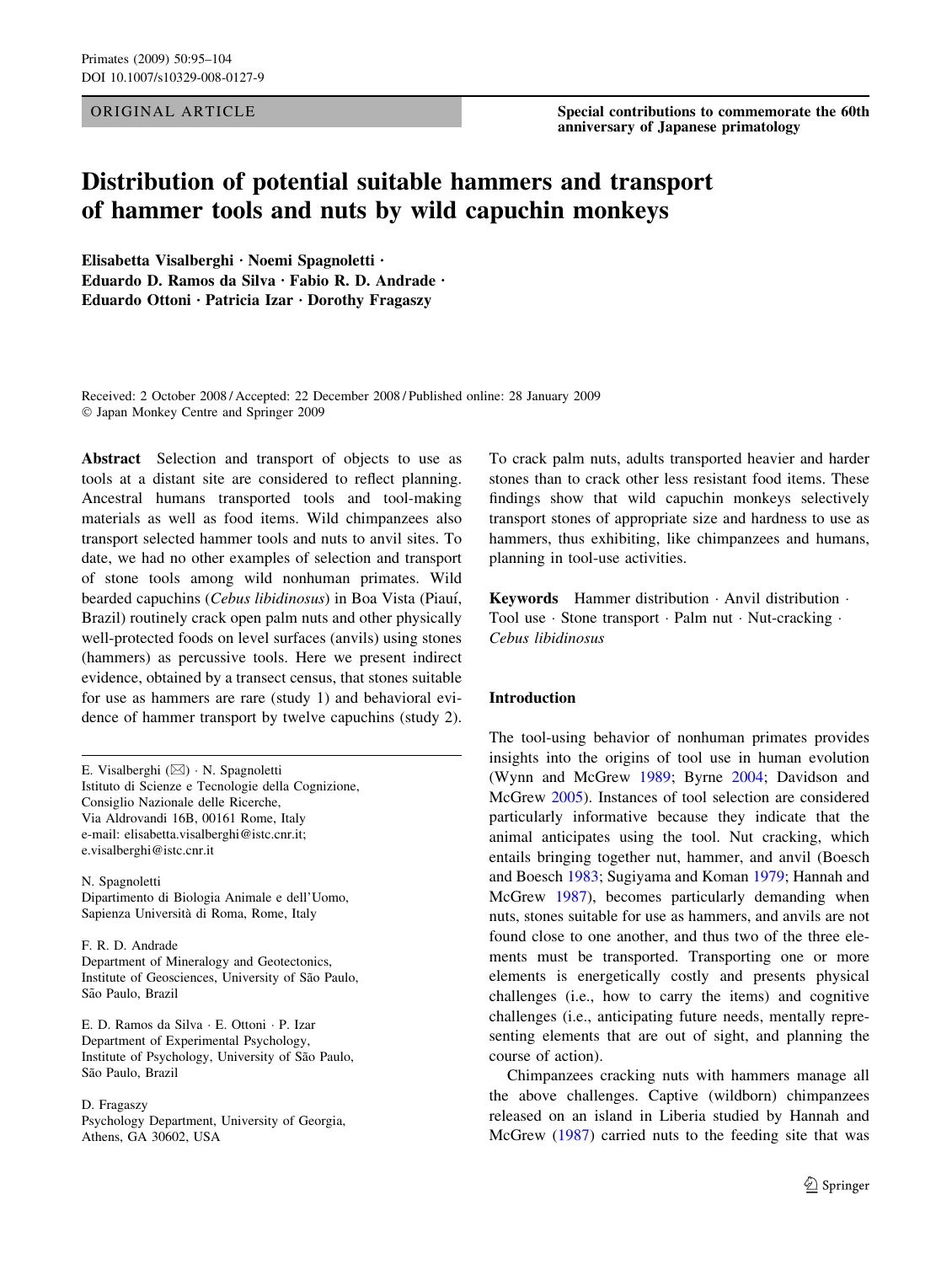about 150 m away and the maximum distance of nut transport was 265 m. They also moved hammer stones from one area to another; the heaviest hammer stone transported was 2.6 kg and was carried a distance of at least 175 m. Wild chimpanzees in Bossou, Guinea, bring hammer stones to nuts and nuts to anvil stones when experimenters place stones and nuts apart, but the high availability of stones in Bossou largely obviates the need for tool transport (Sakura and Matsuzawa [1991\)](#page-9-0).

Transport of hammer tools by wild chimpanzees of the Taı¨ National Park (Ivory Coast) has been both (1) directly observed when a hammer just used to crack Coula edulis nuts is carried while searching the ground for additional nuts and (2) inferred from changes in the location of the hammers used to crack the nuts of different *Panda oleosa* trees (Boesch and Boesch [1984](#page-8-0)). The Taï chimpanzees not only transport nuts to sites where anvils and hammers are already present, but also collect a hammer before moving towards a nut tree, or before transporting nuts to an anvil lacking a hammer (Boesch and Boesch [1983\)](#page-8-0), suggesting that they anticipate their need for the hammer. Because the chimpanzees transport hammer stones and nuts to anvils, and hammers from one anvil to another in a smooth sequence and over some time, it appears that they have an organized plan of action from the outset.

Taı¨ chimpanzees use heavier stone hammers for harder species of nuts, such as *Panda oleosa*, and lighter wood hammers for softer species of nuts, such as *Coula edulis* (Boesch and Boesch [1983\)](#page-8-0). Their tool transport is selective and tuned to the type of nut they are about to crack; for example, chimpanzees transport heavier hammers for longer distances when they crack open the hard Panda nuts (Boesch and Boesch [1983\)](#page-8-0). Moreover, they apparently remember the location of specific hammers and plan their behavior so as to minimize the distance of transport (Boesch and Boesch [1984\)](#page-8-0).

The issue of tool transport has also been explored in capuchin monkeys. An early study by Jalles-Filho et al. [\(2001](#page-9-0)) suggested that captive capuchins did not transport tools: they transported nuts to stones, but not stones to a box containing food. However, other studies have shown that captive capuchins transport tools under appropriate conditions. For example, Fragaszy and Visalberghi ([1989\)](#page-9-0) mention that capuchins transported probing tools from one room to another one. Cleveland et al. ([2004\)](#page-9-0) found that capuchins rarely transported stones to a nut-cracking apparatus but readily transported probing tools to an apparatus baited with syrup; these authors attributed the different likelihood of transport in the two cases to the higher energetic cost of transporting stones than sticks. Semi-free-ranging capuchin monkeys experienced at cracking nuts transported stone tools for approximately 5 m to an anvil where nuts were provided (Falotico [2006](#page-9-0)).

In 2003, we discovered a population of wild bearded capuchin monkeys (Cebus libidinosus) that, like chimpanzees, use stone hammers to pound palm nuts on stone and log anvils (Fragaszy et al. [2004a](#page-9-0); see Fig. 1). Capuchins use hammers weighing on average 1 kg (Visalberghi et al. [2007](#page-9-0)); they strike the nut by holding the hammer with both hands and raising it above their shoulders in a bipedal stance (Liu et al. [2009](#page-9-0)). The palm nuts exploited by capuchins are very resistant to cracking and the peak-forceat-failure of the piassava nuts (Orbignya sp.) is similar to that of the Panda nuts (Visalberghi et al. [2008](#page-9-0)). Hammers are mostly cobbles eroded from the few conglomerate layers present in the local stratigraphy; these hammers are much harder than the prevailing sedimentary rock out of which they eroded (Visalberghi et al. [2007\)](#page-9-0). Because hard stones suitable for use as hammers appear scarce in the landscape and more abundant on the anvils than in the surrounding area, Visalberghi et al. [\(2007](#page-9-0)) suggested that capuchins transport hammers to the anvils.

Here we report the estimated frequency of suitable stone/wood anvils, suitable hammers, and palms (which provide an indirect indication of availability of nuts) in different areas of the capuchins' home range (study 1). We also report direct observations of transports of stones and nuts (study 2). In this way, we test Visalberghi et al.'s [\(2007](#page-9-0)) hypothesis that wild capuchins transport hammers to anvil sites, and compare hammer transport and selectivity between capuchins and chimpanzees.



Fig. 1 An adult male capuchin monkey uses a stone tool weighing 1,800 g to crack open a nut (photograph by Elisabetta Visalberghi)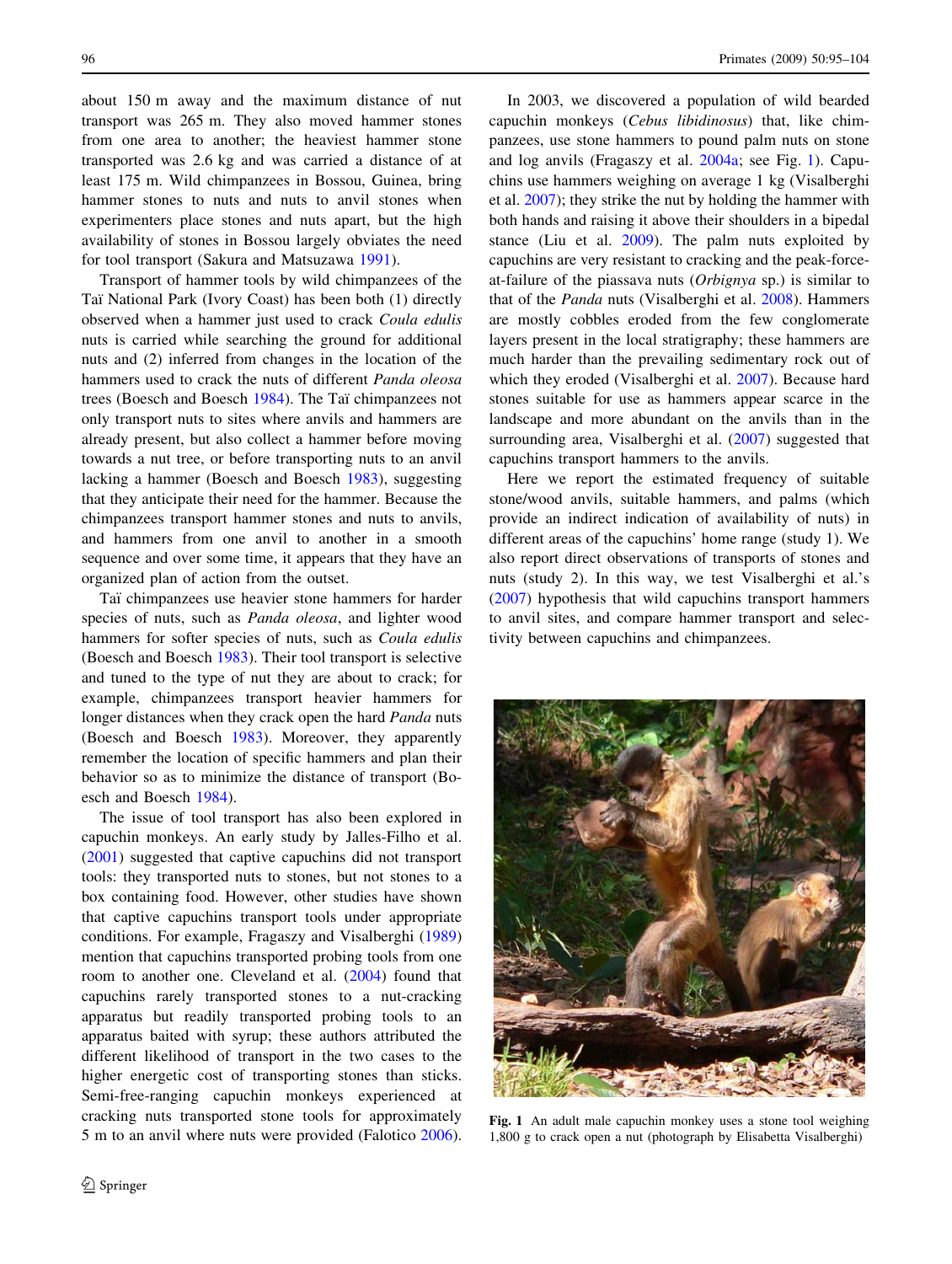#### <span id="page-2-0"></span>**Site**

The study area is located at Fazenda Boa Vista in the northeastern Brazilian state of Piauí (9°39′ S, 45°25′ W), 21 km northwest of the town of Gilbués. The physical geography of the field site is a sandy plain at approximately 420 m above sea level punctuated by sandstone ridges, pinnacles, and plateaus surrounded by cliffs composed of sedimentary rock rising steeply to 20–100 m above the plain. The cliff and plateau consist of interbedded sandstone, siltstone. and shale. Boulders often break off of these formations and fall to the base of the cliff close to the plain (for further information about the geology of Boa Vista, see Visalberghi et al. [2007](#page-9-0)). The sandstone cliffs and plateaus are heavily eroded and there are water courses that have running water only after rainfall (hereafter, ephemeral water courses). The climate is seasonally dry (annual rainfall 1,156 mm, total rainfall during dry season, April to September 230.00 mm, data from 1971–1990, source: Embrapa, Empresa Brasileira de Pesquisa Agropecuária).

Boa Vista presents four types of vegetation physiognomies according to the terrain and the proximity to water sources. The sandy plain is characterized by a high abundance of palms with subterranean stems and mediumheight trees (3–20 m) including Eschweilera nana and Hymaenaea courbaril. The vegetation by the marsh is characterized by a higher diversity of trees forming gallery forests and high density of the tall palm tree Mauritia flexuosa. Shrubs and small trees dominate the cliff (face), and in the plateau herbaceous vegetation dominates, especially bromeliads and cactus.

# Study 1: distribution of hammer stones

#### Procedure

The home range of the two groups of capuchin monkeys studied (see section "Study 2," below) includes an area called Morro das Letras in which the different physiognomies are present. In 2005 we established a 3-km line transect that followed a cross-section of vegetation types starting from the seasonally flooded wetland (marsh) at the low point, continuing in a flat dry area (sandy plain), over the ridges and up to the cliff-plateau, and descending to another flat dry area (sandy plain) (Fig. [2](#page-3-0)). To estimate the occurrence of anvil-like surfaces, hammer-like stones, and palms in the home range of our two study groups of capuchins, we counted their frequencies in 40  $100 \text{ m}^2$ plots. The plots were located in the following four areas along the transect: the marsh, the plain, the talus (the area of transition between the plain and the cliff in which Visalberghi et al. [2007](#page-9-0) found many anvil sites in use), and

the cliff-plateau. We examined 10 plots evenly distributed in each of the four areas. Each plot was located 7 m inward towards the hill, in a direction perpendicular to the transect (if that section of the transect was a straight line), or to its tangent (if that section of the transect was not a straight line). The end point of the 7-m distance line was the starting mid-point of the bottom side of the  $100\text{-m}^2$  plot. If the inward direction led to a plot impossible to measure (for example, a vertical cliff), we located the plot 7 m outward from the hill.

Each of the 40 plots was described with the following nominal variables. We noted the predominant slope of the surface (either mostly flat or mostly sloping); the prominent surface (either mostly sandy or mostly rocky); signs indicative of presence of ephemeral water courses during the rainy season (yes or no) and if yes, estimated their size (width 50 cm or less = small, width  $50-100$  cm = medium, more than 100 cm  $=$  large); and signs of recent fire (yes or no). The presence of ephemeral water courses is important because it indicates the possibility of transport by the flowing water of loose hammer-like stones from the cliff to the talus below (Visalberghi et al. [2007](#page-9-0)). We also scored the presence (yes or no) of blocks of weathered sandstone of the size of hammer-like stones (see below) and of light hard stones (quartzite, quartz, etc.) categorized by sight as large pebbles (the size of an apricot) and small pebbles (the size of an olive).

In each plot we counted the number of living palms, anvil-like surfaces, and hammer-like stones. Palms provide an indirect indication of nut availability over the years, and they were counted regardless of whether they were bearing fruits. Surfaces larger than  $30 \times 30$  cm (in order to accommodate pounding actions) and nearly horizontal (inclination between  $0$  and  $20^{\circ}$ , measured with a level and protractor) were counted as anvil-like. We also noted whether they were wood anvils or stone anvils; the latter were of relatively soft (compared to hammer stones) sedimentary rocks, mostly siltstones and sandstones.

A survey of the anvil sites in Boa Vista showed that the hammers (e.g., quartzites, siltstones, and ironstones) were relatively harder and more dense than the prevailing sandstone and hammers found on the active anvils, or within 30 cm from the anvils ( $n = 53$ ) had a mean weight of 983 g (± 66.8 SEM; range 220–2,530 g) (Visalberghi et al. [2007](#page-9-0)). In this study, only sufficiently hard stones (see above) weighing between 0.3 and 3 kg were classified as hammer-like. This range reflects the weights of the hammers used by adult capuchins to crack the four most commonly exploited nut species (Spagnoletti, unpublished behavioral observations). Lithology was assessed on the basis of experience and resemblance to the stones available in our collection in Boa Vista. Weight was assessed to the nearest 10 g (stones up to 0.5 kg) and the nearest 20 g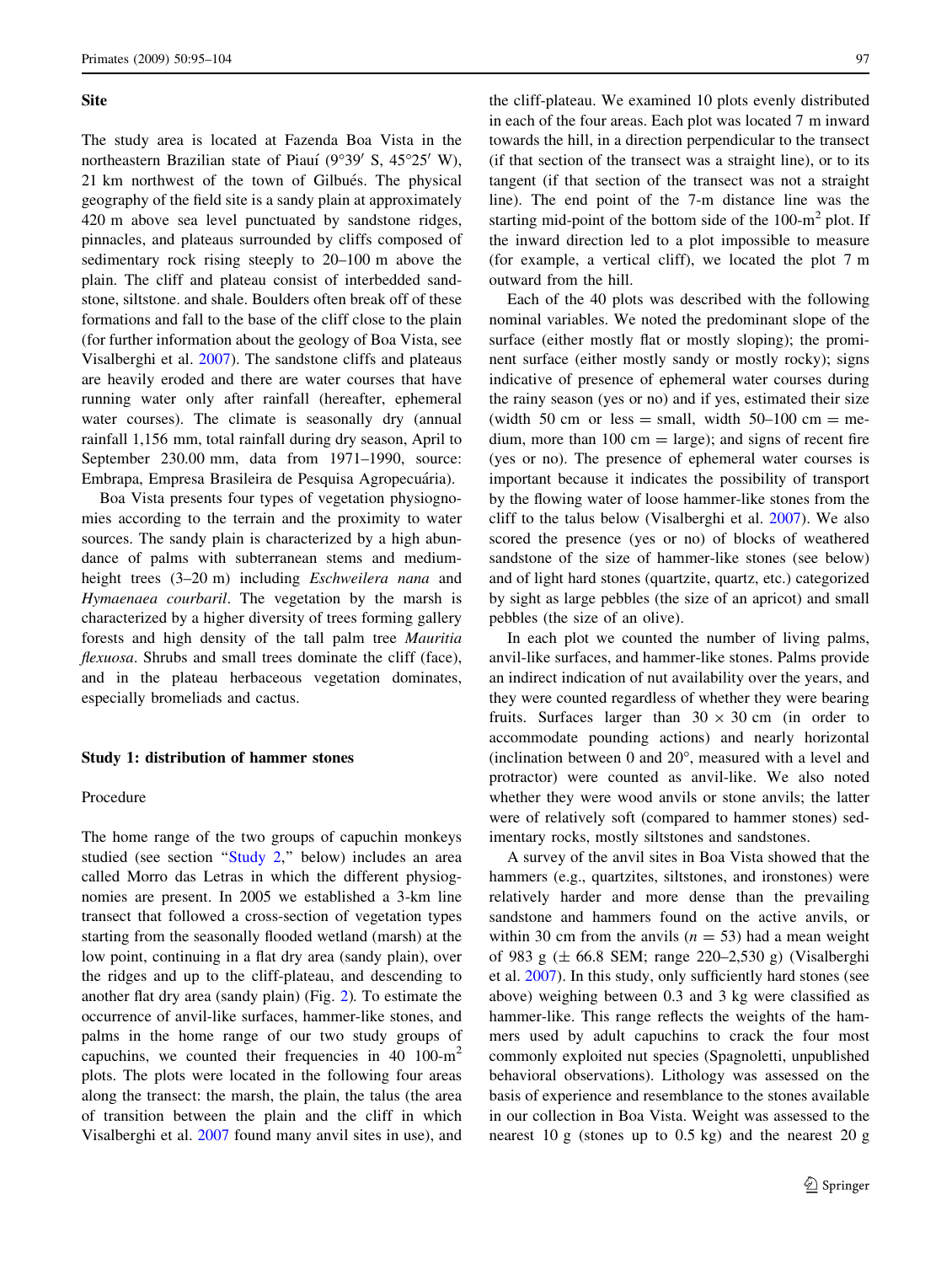<span id="page-3-0"></span>

Fig. 2 Schematic cross-section through the analyzed areas, indicating different sampling physiognomies and respective landscapes. Horizontal and vertical scales are distinct (drawing by Fabio R. D. Andrade)

| Areas         | Surface      |                |      |          | Ephemeral water sources |       | Fire | Sandstones | Pebbles  |       |
|---------------|--------------|----------------|------|----------|-------------------------|-------|------|------------|----------|-------|
|               | Sandy        | Rocky          | Flat | Sloping  | Small/medium/large      | Total |      |            | Small    | Large |
| Marsh         | 10           | $\overline{0}$ | 10   | 0        | 8/2/0                   | 8     | 8    | 0          | $\theta$ |       |
| Plain         | 10           | $\Omega$       | 10   | $\Omega$ | 8/3/0                   | 8     | Q    |            |          |       |
| Talus         |              |                |      |          | 10/5/0                  | 10    |      | 10         | Q        |       |
| Cliff-plateau | $\mathbf{0}$ | 10             |      |          | 4/3/5                   | 8     | 3    | 10         | 10       | h     |

Table 1 Landscape and other features in four areas at Boa Vista

Values indicate the number of  $10 \times 10$  m plots in each area sharing the characteristics listed for each variable. For ephemeral water sources we indicated the number of plots with small, medium, and large water courses and the total number of plots with water courses (regardless of size)

(stones up to 2.5 kg) using spring scales (Pesola, Switzerland). For stones heavier than 2.5 kg, weight was assessed with a spring scale with a resolution of 25 g. Data collection occurred in November–December 2006.

## Analysis

For all the measures sampled as presence or absence inside the plot, we summed their occurrence across the 10 plots of each area, and compared them across areas with chi-square tests. The Kruskal–Wallis and Dunn's tests were used to determine whether the number of hammer-like stones, anvil-like stones, and palms counted in each plot differed across areas. All tests were two-tailed.

## Results

## General characteristics of the areas

Plots in the four types of areas differed significantly in terms of surface (rocky vs. sandy,  $\chi^2 = 13.3$ ,  $df = 3$ ,  $P < 0.005$ ) and flatness ( $\chi^2 = 14.7$ ,  $df = 3$ ,  $P < 0.02$ ); in particular, those in the marsh and in the plain were flat and sandy and those in the talus and the cliff-plateau were more rocky and sloping (Table 1). The frequencies of signs of ephemeral water courses (all sizes pooled) did not differ across areas ( $\chi^2 = 0.4$ ,  $df = 3$ , NS), nor did frequencies of signs of fire ( $\chi^2 = 3.1$ ,  $df = 3$ , NS).

There were differences among the plots in the number of fragments of sandstone (between 300 g and 3 kg;  $\chi^2 = 12$ ,  $df = 3, P < 0.01$ , Table 1) and of small and large pebbles

of harder rocks (small pebbles,  $\chi^2 = 12.5$ ,  $df = 3$ ,  $P \lt \chi$ 0.01; large pebbles  $\chi^2 = 8.2$ ,  $df = 3$ ,  $P < 0.05$ ). Sandstones and pebbles were present in most of the plots of the talus and the cliff-plateau, but absent in most of the plots in the marsh and plain.

Frequencies of anvil-like surfaces, palms, and hammer-like stones

Table [2](#page-4-0) reports the total number of anvil-like surfaces, hammer-like stones and palms found in the 10 plots in the four types of areas and the corresponding values per hectare. Anvils were unevenly distributed across the areas (Fig. [3;](#page-4-0) Kruskal–Wallis  $\chi^2 = 28.86$ ;  $P < 0.001$ ). Anvils were more abundant in the talus than in the marsh (Dunn test  $P < 0.001$ ) or in the plain (Dunn test  $P < 0.001$ ); and more abundant in the cliff-plateau than in the marsh (Dunn test  $P < 0.001$  or in the plain (Dunn test  $P < 0.001$ ). Ninety-two percent of the anvil-like surfaces were stone and 8% wooden; the only area in which wooden anvil-like surfaces were more frequent than stone ones was the plain.

Palms also were unevenly distributed across the areas (Kruskal–Wallis  $\chi^2 = 11.93$ ;  $P < 0.01$ ). Palms were less abundant in the cliff-plateau than in the marsh (Dunn test  $P<0.01$ ), in the plain (Dunn test  $P<0.01$ ), and in the talus (Dunn test  $P < 0.05$ ). In short, the only areas in which anvillike surfaces and palms were relatively abundant and hammer-like stones present were the talus and the cliff-plateau (Fig. [3\)](#page-4-0). None of the plots examined contained an active anvil, i.e., an anvil with a hammer and broken nut shells on it or nearby.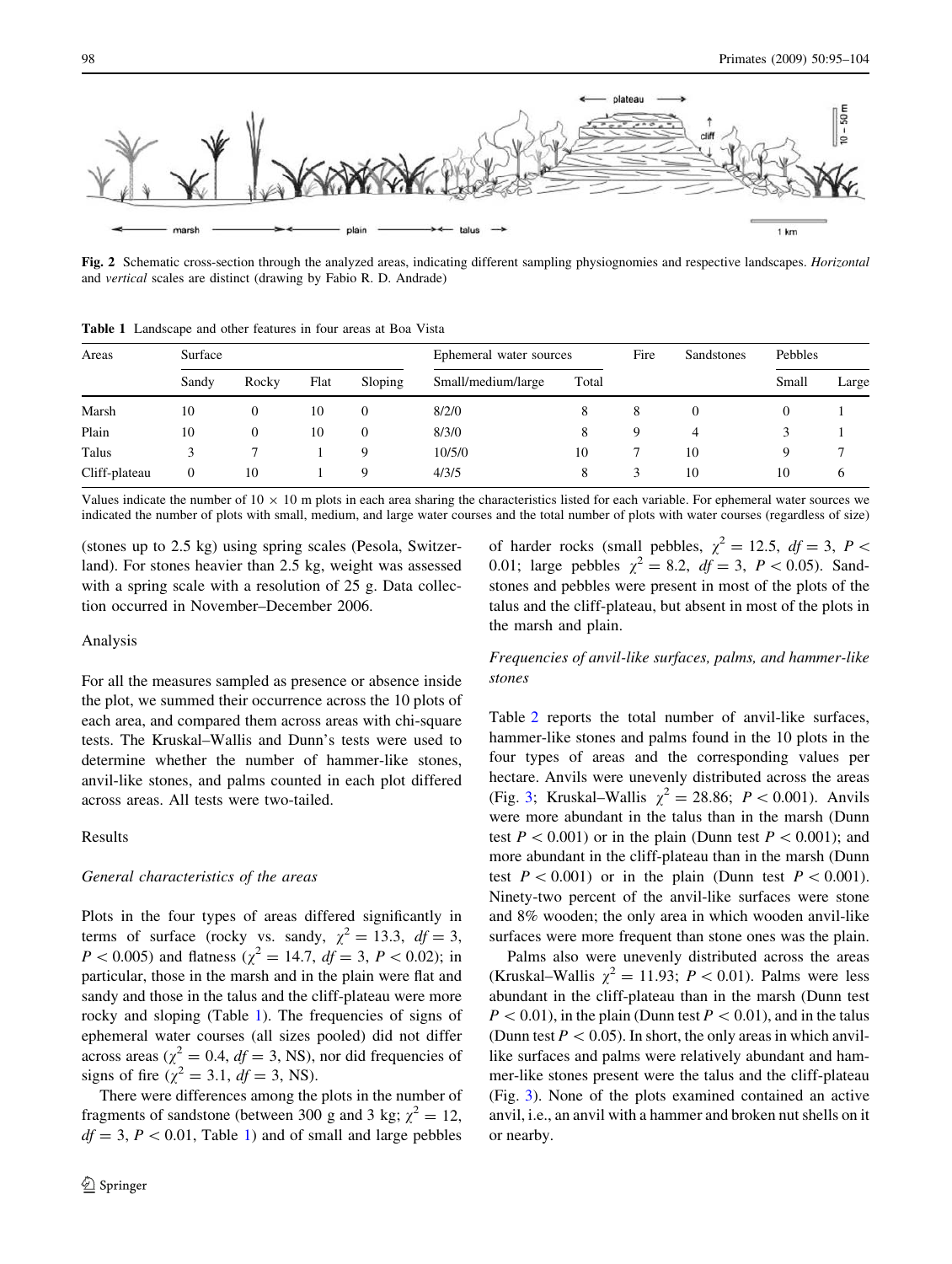<span id="page-4-0"></span>Table 2 Total number of anvil-like surfaces, hammer-like stones, and palms found in the ten plots in the four areas and the corresponding values per hectare

| Areas         | Anvil-like surfaces Hammer-like stones |          |          |          | Palms |              |
|---------------|----------------------------------------|----------|----------|----------|-------|--------------|
|               | n                                      | n/ha     | n        | n/ha     | n     | <i>n</i> /ha |
| Marsh         | 0                                      | $\theta$ | $\theta$ | $_{0}$   |       | 77 770       |
| Plain         | 4                                      | 40       | 0        | $\Omega$ |       | 95 950       |
| Talus         | 54                                     | 540      |          | 10       |       | 46 460       |
| Cliff-plateau | 90                                     | 900      | 6        | 60       | 13    | 130          |
| Total         | 148                                    | 370      |          | 17.5     | 231   | 577.5        |



**Anvils Palms Hammers**

Fig. 3 Number per hectare of anvil-like stone and wooden anvils (striped), palm trees (gray), and hammer-like stones (black) in the different areas analyzed (marsh, plain, talus, and cliff-plateau)

Overall, there were only seven hammer-like stones in all of the 40 plots (totaling 4000  $m<sup>2</sup>$  of surface area); therefore, the frequency of hammer-like stones was 17.5 stones/ha. Although no significant difference in occurrence across the areas emerged, hammer-like stones were found in only two plots located in the cliff-plateau and in one plot located in the talus (Fig. 3). The hammer-like stone found in the talus was a quartzite, whereas those found in the cliff-plateau were siltite  $(n = 3)$ , fine sandstone  $(n = 2)$ , and conglomerate  $(n = 1)$ .

In sum, the results of the transect census show that palms and anvil-like surfaces are relatively common, whereas stones large enough and hard enough to use as hammers are rare. Study 2 provides direct behavioral evidence of stone and nut transport and suggests selectivity in choice of stones for transport. Since carrying stones is costly (see ''[Introduction](#page-0-0)'') and nuts are very resistant (Visalberghi et al. [2008](#page-9-0)), we expect capuchins to transport stones hard enough and heavy enough to crack them.

## Study 2: observations of transport

#### Study groups

From June 2006 to May 2007, Spagnoletti and Ramos da Silva observed the behavior of 28 bearded capuchins living in two groups (eight adult females, five adult males, two sub-adult males, nine juveniles, and four infants). Each group was followed from dawn to dusk 7–10 days per month. Over a total of 1,709 h of direct observation, all the observed instances of tool use were recorded (1,624 episodes). An episode of tool use begins when an individual holding a food item starts to use a percussor to crack it, or when the observer hears the noise of an individual's pounding actions. The episode ends when the individual cracks the food, or abandons it, or leaves the anvil site. If the same individual recommences pounding the same nut, the episode is resumed; on the contrary, if the individual starts pounding another food item (or the observer is not certain that it was the same food item), a new episode begins. During the study period 22 capuchins (all individuals but one adult female, one juvenile female, and four infants) used stones to crack open nuts or other encased fruits.

Focal animal sampling was used opportunistically to record behaviors related to tool use, including transport of stone tools and/or nuts to the anvil. Whenever the observer saw an individual transporting a nut and/or a stone, or using a stone as a tool, or heard the noise of this activity, she/he started the focal observation; the observation lasted as long as the tool use activities continued. Transport was defined as carrying the nut and/or the percussor for distances greater than 1 m. For each episode of percussor transport, we recorded the identity of the subject and whenever possible the weight and the material of the percussor (see [Study 1](#page-2-0) for details about the procedure), the material of the anvil (stone or wood), and the species of the item processed with hammer and anvil. The distance of transport was estimated by the observer walking the same path (and counting steps) or with a tape measure when possible; measures were approximated to the closest meter. It was not always possible to score all the above variables for each tool-use episode.

The items processed belonged to two categories: (1) palm nuts (tucum, Astrocaryum campestre; catulè, Attalea barreirensis; piassava, Orbignya sp.; and catuli, Attalea sp., see Visalberghi et al. [2008](#page-9-0)) and (b) other encased food items (e.g., seeds of fruta d'anta, fam. Icacinaceae; fruit of caju, fam. Anacardiaceae; seeds of caroba, fam. Bignoniaceae; seeds and fruit of mandioca brava, fam. Euphorbiaceae). Whereas to crack the above palm nuts hammers of specific lithology and weight are required (see above), the other encased food items could be cracked with lighter and more friable stones.

#### Analysis

As we did not record all the variables of interest for each tool use episode, the sample size (indicated in parentheses)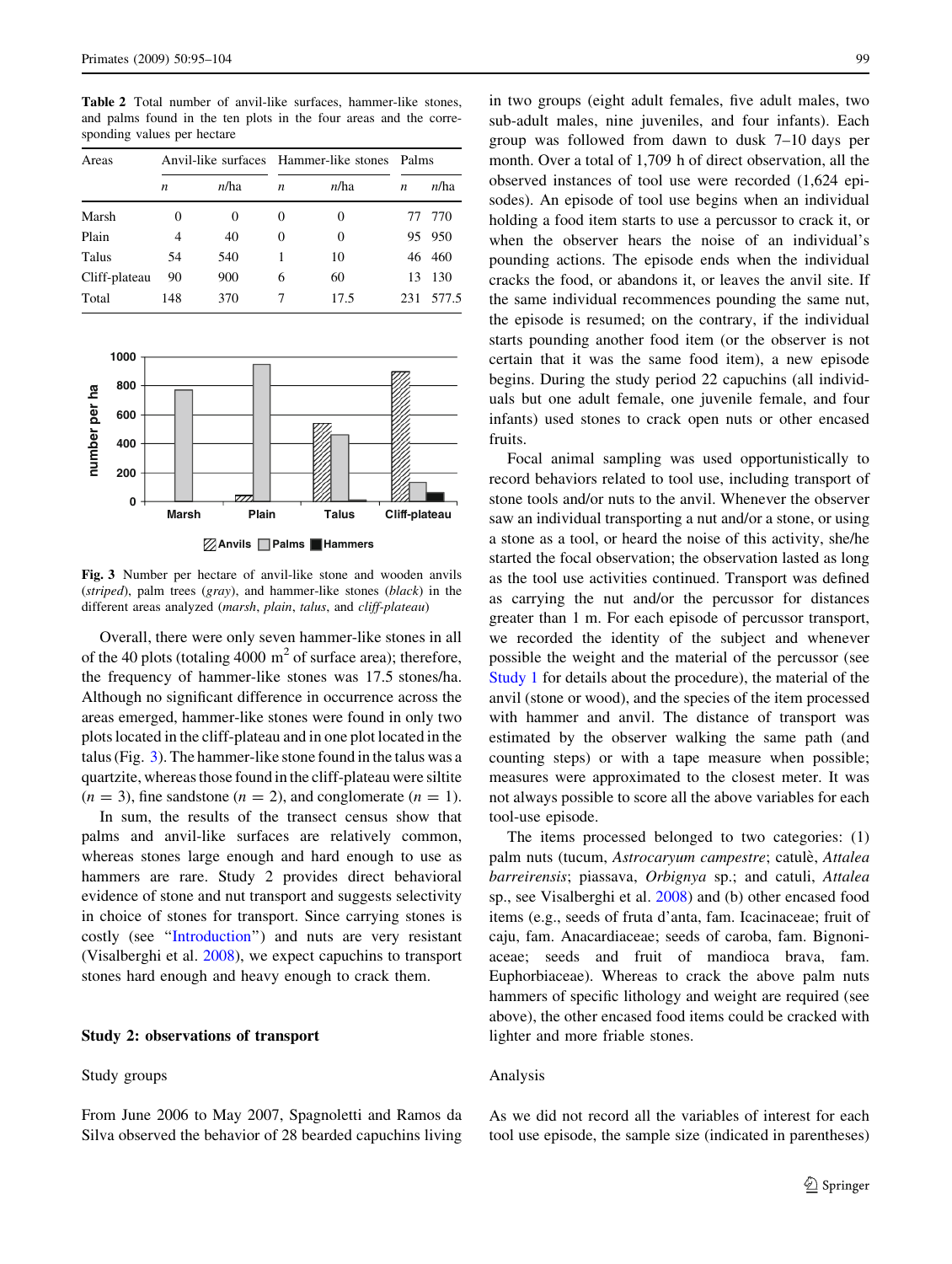<span id="page-5-0"></span>differs according to the variable analyzed. Since the data were not normally distributed, we used nonparametric statistics. Frequencies of observed transport were compared between sex and age classes with the Mann–Whitney U test.

# Results

Capuchins transported to the anvil nuts/other encased foods ( $n = 288$ ), percussors ( $n = 26$ ), and both food and percussor simultaneously  $(n = 33)$  (Fig. 4). Fifty-five tool transports involved stones (hereafter called hammers) and four involved intact palm nuts; in the latter episodes, catule` and piassava nuts were used as percussor to crack tucum nuts  $(n = 2)$  and other food items  $(n = 2)$ .

# Transport of nuts/other encased food items

Eighteen capuchins (all except four juveniles) transported nuts/other encased food items that required the use of hammer and anvil to be cracked. The median distance of transport was 16 m [interquartile range (IQR) 30 m,  $n = 131$  for adult males, 10 m (IQR 10 m,  $n = 45$ ) for adult females, and 10 m (IQR 5 m;  $n = 24$ ) for juveniles. Monkeys transported on average more than one item per event (1.3  $\pm$  0.04, range 1–5,  $n = 262$ ). Food was transported mostly in one hand, but sometimes using both hands, mouth, or feet.

#### Transport of hammers

Of the 22 tool-using capuchins, 12 (4 adult males, 4 adult females, and 4 juveniles) were observed transporting a hammer to an anvil. Capuchins transported hammers to stone anvils  $(n = 41)$  and wooden anvils  $(n = 18)$ . As shown in Table [3,](#page-6-0) capuchins transported stone hammers to crack (or to try to crack) palm nuts  $(n = 47)$  and other encased food items  $(n = 8)$ . Frequencies of observed transport did not differ between sex (Mann–Whitney U test,  $n_1 = 6$ ,  $n_2 = 6$ ,  $U = 12.0$ , NS) and age classes (Mann–Whitney U test,  $n_1 = 8$ ,  $n_2 = 4$ ,  $U = 14.5$ , NS).

#### Characteristics of the hammers transported

Table [4](#page-6-0) shows the median weight of the hammers transported to crack palm nuts and the median distance of transport for adult males, adult females, and juveniles. We lack enough data for each subject to run statistical analyses; however, it is worthwhile to point out that adult capuchins transported stones much heavier than those of juveniles. An adult female transported the heaviest hammer, weighing 1,600 g, for 6 m. The median distance of observed transport was similar across age and sex classes.

If capuchins take into account the resistance of nuts when looking for a hammer, they should transport stones suitable to overcome the nuts' resistance, such as quartzites and siltstones, significantly more often than unsuitable



Fig. 4 An adult male transporting two palm nuts (in its left hand) and a hammer stone weighing 1,800 g to a wooden anvil. The pictures document an episode of transport observed after this data collection (photographs by Noemi Spagnoletti)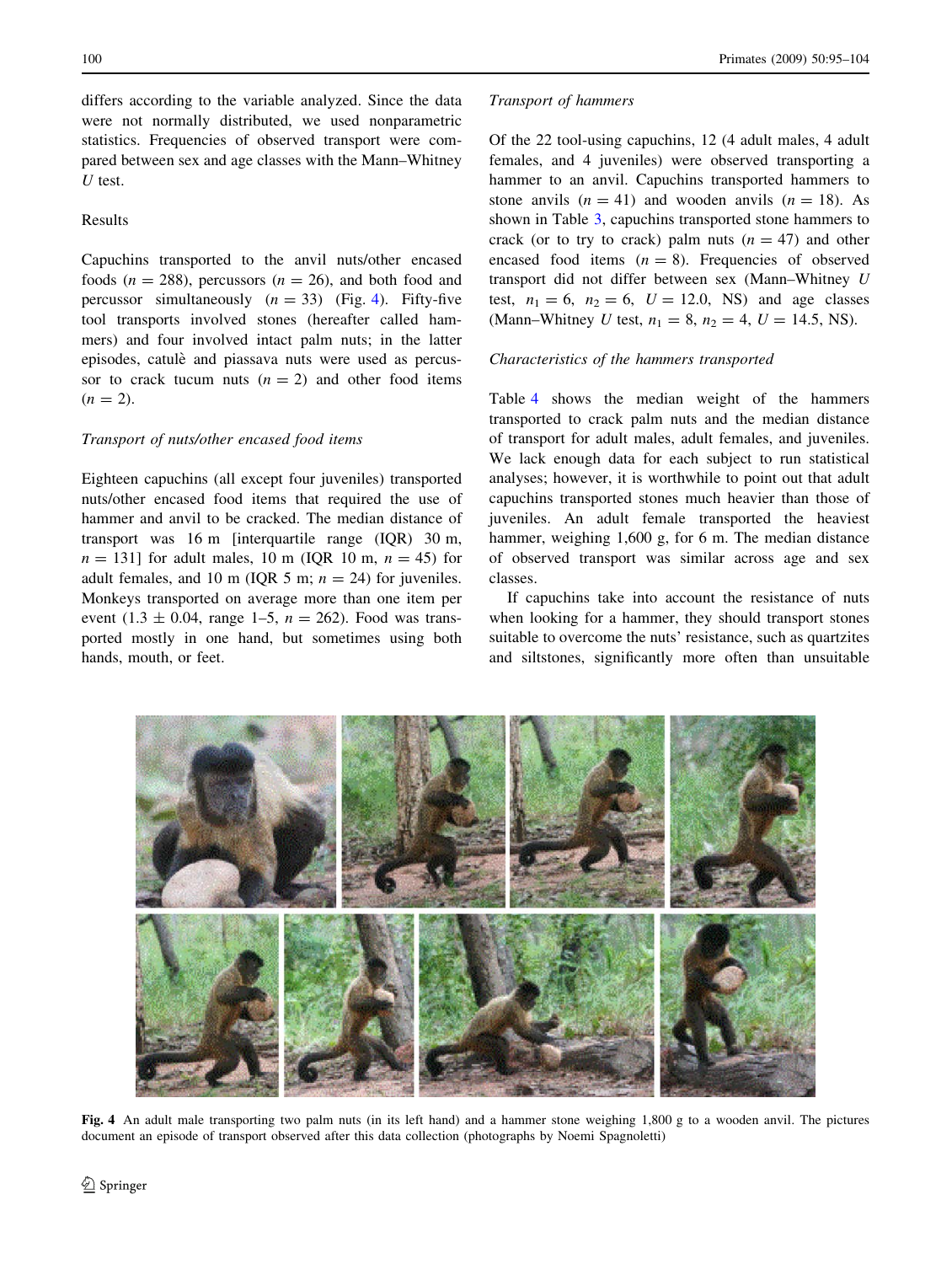<span id="page-6-0"></span>Table 3 Number of hammer transports in relation to the type of anvil (stone and wooden) and type of food (palm nuts and other encased food items)

| Age-sex class           | Number of episodes of hammer transport |               |              |               |        |  |  |
|-------------------------|----------------------------------------|---------------|--------------|---------------|--------|--|--|
|                         |                                        | Type of anvil | Type of food |               |        |  |  |
|                         | Stone                                  | Wooden        | Palm<br>nuts | Other<br>item | Total  |  |  |
| Adult males $(n = 4)$   | 23                                     | 8             | 29           | $\mathcal{L}$ | 31     |  |  |
| Adult females $(n = 4)$ | 8                                      | 5             | 7(1)         | 4(1)          | 11(2)  |  |  |
| Juveniles ( $n = 4$ )   | 10                                     | 5             | 11(1)        | 2(1)          | 13(2)  |  |  |
| Total                   | 41                                     | 18            | 47 (2)       | 8 (2)         | 55 (4) |  |  |

The numbers in parentheses indicate episodes in which a palm nut was transported and used as tool, without attempting to crack it by striking on it

Table 4 Median weight and interquartile range (IQR) of the hammers used to crack palm nuts and median distance of transport and IQR

|                         | Number | Median<br>weight $(g)$ | Median distance<br>of transport (m) |
|-------------------------|--------|------------------------|-------------------------------------|
| Adult males $(n = 4)$   | 29     | 1,025                  | 3                                   |
|                         |        | <b>IQR 510</b>         | IQR $3$                             |
|                         |        | $n=19$                 | $n = 23$                            |
| Adult females $(n = 4)$ | 7      | 870                    | 4                                   |
|                         |        | IOR 615                | <b>IQR 4.4</b>                      |
|                         |        | $n=6$                  | $n=7$                               |
| Juveniles $(n = 4)$     | 11     | 250                    | 4                                   |
|                         |        | <b>IQR 60</b>          | IQR $2$                             |
|                         |        | $n = 9$                | $n=7$                               |
| Total                   | 47     | 665                    | 4                                   |
|                         |        | <b>IQR 800</b>         | IQR $3$                             |
|                         |        | $n = 34$               | $n = 38$                            |
|                         |        |                        |                                     |

For median weight and distance, *n* indicates the number of episodes in which these variables were scored

ones, such as weathered sandstones. When exploiting palm nuts, adult males carried suitably hard stones in 15 cases and unsuitably soft stones in 4 cases; adult females carried suitably hard stones in all 5 cases; juveniles transported suitably hard stones twice and unsuitably soft stones 5 times. Conversely, when exploiting other encased foods (less resistant than the nuts), adults transported soft stones in four cases out of five, and juveniles transported a soft stone in one out of two cases.

The median weights of the stone hammers used by adult capuchins to crack palm nuts and other encased foods were 930 g (IQR 510 g,  $n = 25$ ; data based on 7 subjects) and 30 g (IQR 90 g,  $n = 5$ ; data based on 3 subjects), respectively. The 30-g stone was unsuccessfully used as hammer to crack open another encased food.

#### Distance of transport

The stones used to crack nuts and other encased foods were transported by adults for a median distance of 3 m (IQR 3.7,  $n = 31$ ; 8 subjects) and 5.5 m (IQR 18,  $n = 6$ ; 5 subjects), respectively (Table 4). The maximum distances of observed stone transport were 21 m (a stone weighing 480 g) for adult males, 8 m (an 80-g stone) and 6 m (a 1,600-g stone) for adult females, and 12 m (a 220 g stone) for juveniles. These values refer to episodes in which the transport was observed from the beginning; however, since in 13 of 59 transports we first witnessed the event as it was in progress, after the monkey had begun transport, we may underestimate distances of transport here.

## Discussion

Study 1 shows that in Boa Vista hammer-like stones are very rare whereas anvil-like surfaces are common, both being more frequent in the talus and in the cliff-plateau areas than elsewhere. Palms are also common, except in the cliff-plateau area. The elements indispensable for tool use (i.e., hammer-like stones, anvils, and palms, and therefore nuts) co-occur only in the cliff-plateau and in the talus; only the latter is close to the plain where palms are very frequent. This picture confirms Visalberghi et al.'s ([2007\)](#page-9-0) report that active anvil sites are located at the transition zone between the cliff and the flat open woodland (i.e., the talus). The overall abundance of ephemeral water courses and direct observation of stones and tree trunks moved by water during heavy rainfalls (Visalberghi and Andrade, personal observation) further support the hypothesis that loose stones are carried from the cliff-plateau to the talus below by water.

How do our findings compare with those for the Taï chimpanzees? From the count made by Boesch and Boesch [\(1983](#page-8-0)) of the anvils (mostly exposed roots and a few rocks) present along a transect, it is possible to estimate that in Taï there are about 9,000 anvils per hectare. They counted only 40 hammer stones heavier than 1 kg in the 450 ha where chimpanzees usually crack Panda nuts; this corresponds to 0.09 hammers per ha, a value about 200 times lower than that estimated for Boa Vista. Therefore, although the rarity of hammer stones can be considered a strong limiting factor for the occurrence of tool use both in Tai and in Boa Vista, the shortage of hammers and therefore the need for transport appears more pronounced in Taï.

Study 2 provides direct evidence that capuchins, both adults and juveniles, spontaneously transport nuts and other encased foods and hammers to the anvil site. Occasionally, transport of food and hammer occurs simultaneously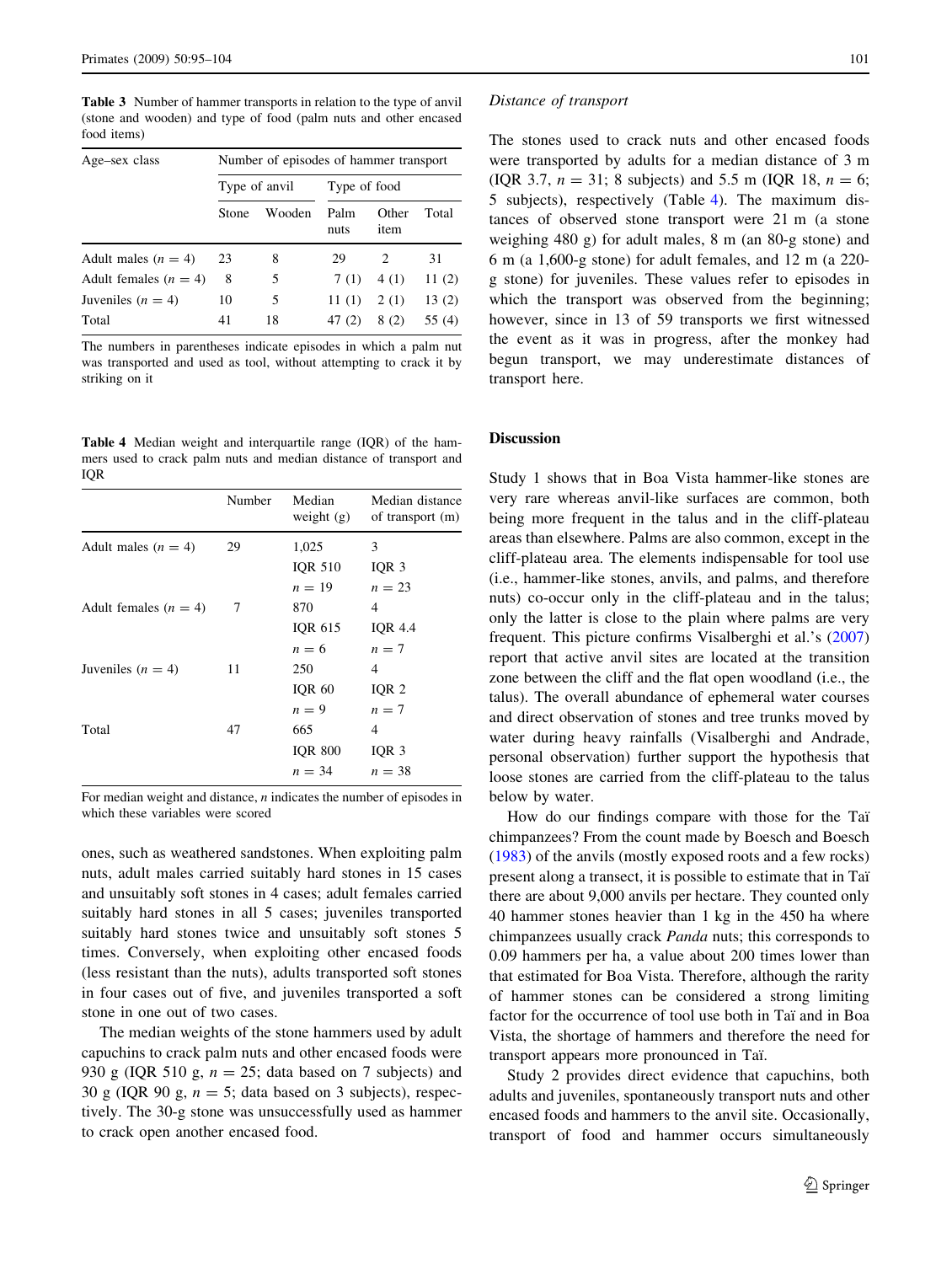(Fig. [4](#page-5-0)). These findings are in contrast with those of Jalles-Filho et al. [\(2001](#page-9-0)) and greatly extend those reported for captive and semi-free-ranging capuchins tested in structured experimental situations (Cleveland et al. [2004](#page-9-0); Falotico [2006](#page-9-0)). Although smaller body size and lesser body weight (Fragaszy et al. [2004b\)](#page-9-0) may make transporting heavy stones more demanding for females and juveniles than for males (Cleveland et al. [2004](#page-9-0); Liu et al. [2009](#page-9-0)), frequencies of transport did not differ between sex and age classes.

Assuming that our opportunistic sampling method accurately captures rates of transport, transporting a stone hammer is relatively uncommon at Boa Vista (3.4% of the episodes include stone hammer transport). This low rate of occurrence reflects the rarity of suitable stones in the general habitat, and more importantly, the presence of hammers on active anvils. Transport is not required when the hammer stone is already at the anvil, as is usually the case in Boa Vista (Visalberghi et al. [2007](#page-9-0)). Here capuchins habitually use anvils where hammers have been left by previous tool users and when one capuchin is using the hammer, others often "wait" for their turn, rather than searching for a new hammer (Spagnoletti, personal communication; see also Hannah and McGrew [1987](#page-9-0)). In fact, Spagnoletti (unpublished data) found that 116 different anvils accommodated 607 episodes of tool use and that the same anvil was used up to 49 times, distributed over several months. Taï chimpanzees, like capuchins, use the same stone hammer over and over again. For example, when cracking *Panda* nuts they transport the same hammer from an anvil close to a given Panda tree, to another anvil close to another Panda tree (Boesch and Boesch [1983\)](#page-8-0).

The different methods used in Taï (transport inferred on the basis of the dislocation of marked hammers) and in Boa Vista (observations of transport) do not allow a straightforward comparison of the frequency of transport in the two species; moreover, wooden hammer transport was often not monitored given the far greater abundance of wood than stone in Taï (Boesch and Boesch [1983](#page-8-0)). However, the relatively few transport episodes observed to crack Coula and Panda nuts over 2 years (102 for wooden hammers and 344 for stone hammers; Boesch and Boesch [1983\)](#page-8-0) and the high number of nut-cracking episodes per day in chimpanzees (during the *Coula* season an individual cracks on average 270 nuts per day, Boesch and Boesch-Achermann [2000](#page-8-0)), makes hammer transport not very frequent in chimpanzees. In Taï, as in Boa Vista, hammers are durable and repeatedly used by different individuals (Boesch and Boesch [1984](#page-8-0); Biro et al. [2006;](#page-8-0) Hannah and McGrew [1987\)](#page-9-0). No information concerning sex differences in frequency of transport is available for the Taï chimpanzees.

Very interestingly, there are some indications that adult capuchins take into account the resistance of the food item to be cracked when selecting which stone to transport. Overall, more instances of hammer transport were observed when the hammer served to crack palm nuts than other encased food items, for which the extremely common soft sandstones can be used effectively. In addition, from our observations adults appeared selective in terms of the material and weight of the hammers transported to crack nuts. Field experiments have shown that wild capuchins faced with stones differing in functional features (friability and weight) chose, transported, and used the more effective stone to crack open nuts and, when weight could not be judged by visual attributes, they acted to gain information to guide their selection (Visalberghi et al. [2009\)](#page-9-0). Similarly, Boesch and Boesch ([1983,](#page-8-0) [1984\)](#page-8-0) found that chimpanzees transported (1) harder stone hammers more often than softer wooden hammers to crack the high-resistance Panda nuts than to crack the low-resistance *Coula* nuts and (2) harder stones (granites) more often than softer stones (laterites) to crack Panda nuts.

Boesch and Boesch [\(1983](#page-8-0), [1984](#page-8-0)) also reported that Coula trees are abundant and each tree is usually within sight of several others, whereas Panda trees are widely scattered and much rarer. This makes the decision process of transporting a hammer for Coula less complicated than for Panda, since the latter requires planning the transport in advance of arrival at the nut tree and when the tree is out of view. Under the assumption that a chimpanzee first selects a nut tree and then the stone that is optimal for transport to that tree, rather than vice versa, and that visibility is about 20 m, Boesch and Boesch ([1984\)](#page-8-0) argued that the transports inferred for Panda show the use of a least-distance strategy, which minimizes the energy expended for transport. Use of this strategy implies that chimpanzees have some form of mental representation of elements that are out of view, such as the direction and distance from their current location and the kind of nut.

We lack a similar rule to identify capuchins' transports involving elements out of sight. Furthermore, in Boa Vista, visibility changes dramatically according to season and location, and whether the individual moves on the ground or in the trees. However, during our observations, in many episodes a capuchin carried nuts and/or stones towards anvil sites that were out of the transporter's view. Janson [\(1998](#page-9-0), [2007](#page-9-0)) demonstrated that capuchins can integrate information on spatial location and resource abundance in planning travel routes, and it is now thought that this kind of navigational ability, integrating spatial and resource information, is widespread in the animal kingdom (Janson [2007](#page-9-0)). Thus the interesting issue now is not whether capuchins know where familiar anvils are (we can assume that they do) but rather if they minimize transport distance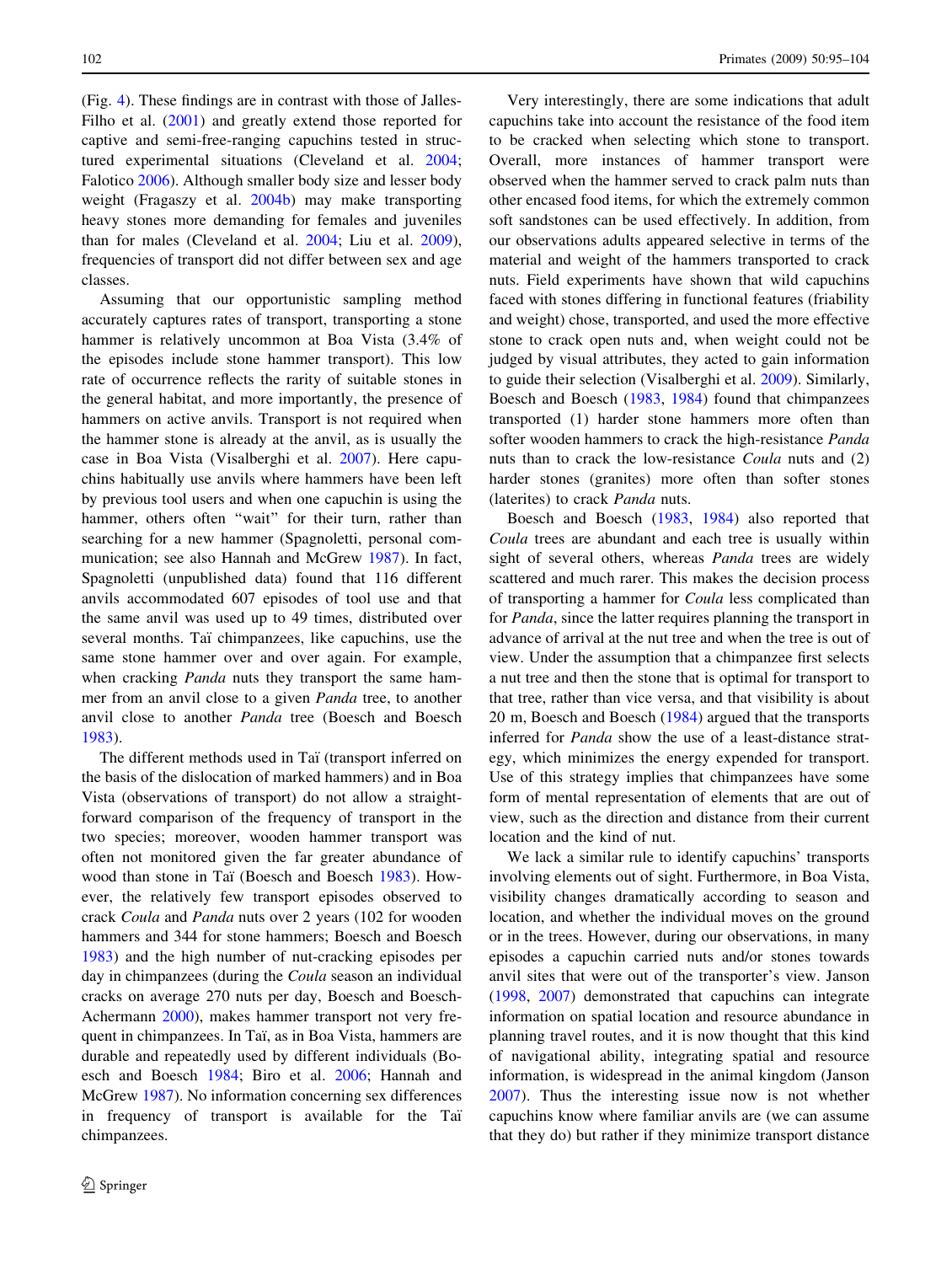<span id="page-8-0"></span>when they carry nuts or stones to anvils. Because familiar anvils usually already have a hammer stone, to minimize transport effort capuchins should probably bring the food to the nearest anvil, and search for a stone (or another anvil with a hammer) only if the nearest anvil lacks a hammer. Field experiments are probably the best strategy to investigate what rules guide capuchins' behavior when, for example, they must choose to transport food or stones to anvils in different circumstances. Their actions might be governed strongly by the time needed for search versus the time needed to transport to a known location. We could also test whether they optimize their travel distances to known anvils while carrying nuts or stones and/or choose anvils on the basis of hammer quality and availability.

Transport of food resources and repetitive visits to specific places in the landscape are associated with the origin and early evolution of Homo and are important innovations of the Oldowan (Binford 1981; Isaac [1984](#page-9-0); Potts [1991\)](#page-9-0). It is possible that transport of food resources and repetitive use of anvil sites affect the behavior of capuchins as well. Transporting food and hammers to anvils and leaving the hammer by the anvil after use con-structs a "niche" (sensu Laland et al. [2000\)](#page-9-0) that increases the opportunities for the same individual and for other group members to use the hammer and the anvil in the future; this has consequences in terms of facilitating the acquisition of the behavior by youngsters (promoting traditions) (Fragaszy and Visalberghi [2001\)](#page-9-0). Another example of ''niche construction'' in this sense in capuchin monkeys is described by Gunst et al. [\(2008](#page-9-0)). Wild young capuchin monkeys inspect and manipulate the ripped bamboo stalks from which their group members have previously extracted a larva. These activities are beneficial for learning how to search for the larvae and to extract them (Gunst et al. [2008\)](#page-9-0).

Planning transport that occurs over long distances and encompasses goals that are out of view generates major returns. In human evolution transport has been a ''key development of the Oldowan'' because ''once the transport of resources was engaged, essentially all movable resources were opened up for processing by stone tools'' (Potts [1991,](#page-9-0) p. 171). The typical transport distance covered by our capuchins is much smaller than those reported for some of the Taï chimpanzees and for early humans (Wynn and McGrew [1989](#page-9-0)). In Taï the average indirectly estimated transport distance was 120 m, with a few cases of transport over 500 m (Boesch and Boesch-Achermann 2000). In Liberia a hammer stone was transported at least 175 m; given the relative abundance of stones suitable for hammers and anvils, in Bossou transports were less frequent and much shorter (no more than 5 m, Sakura and Matsuzawa [1991\)](#page-9-0). The transport distances of Boa Vista capuchins are apparently like those of Bossou chimpanzees; these short transport distances might reflect infrequent need to transport stones over longer distances to arrive at the closest anvil-like surface.

Transport distances might also reflect the high energetic or temporal cost to capuchins of transporting stones, reducing the profitability of foraging in this way compared to the profitability of other foraging actions in which they might engage. After all, chimpanzees transport stones weighing proportionally far less in terms of their body weight than capuchins (Visalberghi et al. [2007;](#page-9-0) Liu et al. [2009](#page-9-0)). The cost of transport is therefore substantially greater for capuchins than for chimpanzees. On this basis alone we should predict a lower rate and shorter distance of transport in capuchins than in chimpanzees. Finally, shorter transport distances in capuchins may reflect their greater vulnerability to predation than chimpanzees, and therefore greater aversion to terrestrial travel under conditions of compromised balance and speed. Taken together, this line of argument brings us to the recognition that transport of stone tools should appear under very limited conditions in wild capuchins, but that it should appear under a wider range of conditions in wild chimpanzees (and early humans, also large-bodied). Cognitive explanations for characteristics of transport (or any other behavior) in any species cannot be evaluated meaningfully outside of an ecologically sound framework encompassing the costs and benefits of alternative courses of action.

Acknowledgments Permission to work in Brazil granted by IBAMA and CNPq to D.F. and E.V. Thanks to Fundacão BioBrasil and to the Familia M for permission to work at Boa Vista and to Jozemar, Arizomar, and Junior for their assistance in the field. Thanks to Luca Mantovani for his help during study 1. Funded by National Geographic Society, Leakey Foundation, CNPq, FAPESP, CNR, EU-Analogy (STREP Contr. No. 029088), Università La Sapienza di Roma, and Ethoikos. D. Fragaszy acknowledges support of Kyoto University, where she was Visiting Professor in the Faculty of Letters during the period of writing this manuscript. We also thank Bill McGrew and two anonymous referees whose comments greatly improved the manuscript.

#### References

- Binford L (1981) Bones: ancient men and modern myths. Academic Press, New York
- Biro D, Sousa C, Matsuzawa T (2006) Ontogeny and cultural propagation of tool use by wild chimpanzees at Bossou, Guinea: case studies in nut cracking and leaf folding. In: Matsuzawa T, Tomonaga M, Tanaka M (eds) Cognitive development in chimpanzees. Springer, Tokyo
- Boesch C, Boesch H (1983) Optimisation of nut-cracking with natural hammers by wild chimpanzees. Behaviour 83:265–286
- Boesch C, Boesch H (1984) Mental map in wild chimpanzees: an analysis of hammer transports for nut cracking. Primates 25(2):160–170
- Boesch C, Boesch-Achermann H (2000) The chimpanzees of the Taı¨ forest. Oxford University Press, Oxford